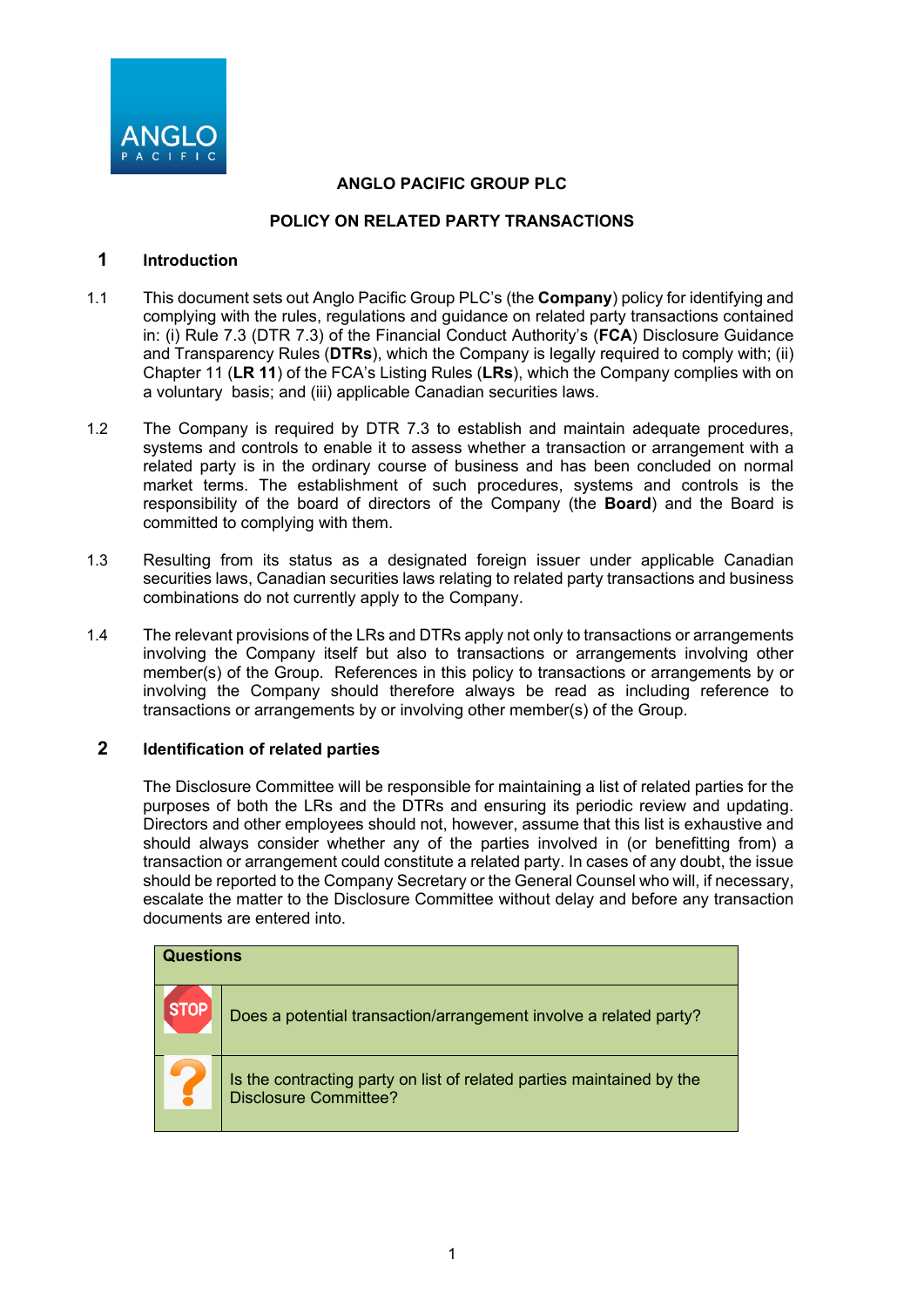

Have you notified the Company Secretary?

Is a related party to be excluded from discussions about a related party transaction/arrangement?

# **3 Who is a related party?**

The Disclosure Committee maintains a list of related parties. Who is a related party is complex and has different meanings under DTR 7.3 and LR11.

Any concerns that a potential party is believed to be a related party and is not on the related parties list should be raised with the Company Secretary or the General Counsel.

Examples of related parties include:

- a person or a close member of that person's family, if that person has control, joint control, or significant influence over the entity or is a member of its key management personnel;
- an entity that is a parent, subsidiary, associate, or joint venture of the reporting entity, or it is controlled, jointly controlled, or significantly influenced or managed by a person who is a related party;
- a person who is (or was within the 12 months before the date of the transaction or arrangement) a substantial shareholder (i.e. a person owning or controlling ten per cent or more of the issued ordinary share capital of the listed company or any of its subsidiary undertakings); and
- a person who is (or was within the 12 months before the date of the transaction or arrangement) a director or shadow director of the listed company or of any other company which is (and, if he has ceased to be such, was while he was a director or shadow director of such other company) its subsidiary undertaking or parent undertaking or a fellow subsidiary undertaking of its parent undertaking.

### **4 What is a related party transaction?**

Related party transactions are broadly defined as:

- Transactions (other than transactions in the ordinary course of business) between the Company and a related party;
- Arrangements (other than arrangements in the ordinary course of business) pursuant to which the Company and a related party each invest in/provide finance to another undertaking or asset; or
- Any similar transaction or arrangement (other than in the ordinary course of business) between the Company and any other person, the purpose and effect of which is to benefit the related party.

# **5 The Role of the Disclosure Committee**

The Board's responsibility for the oversight of control and notification of related party transactions is delegated to the Disclosure Committee.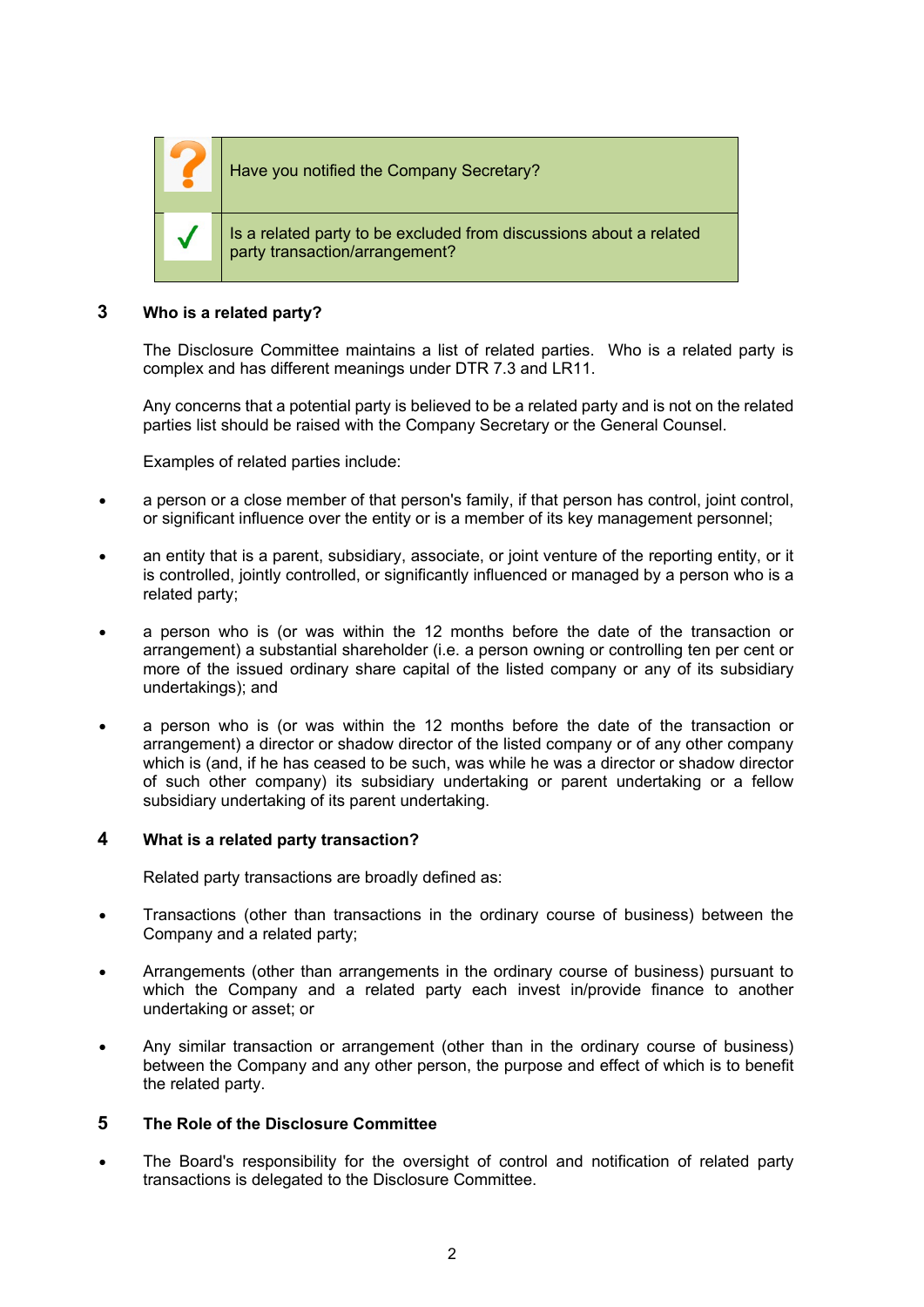- The Disclosure Committee has the Board's authority to determine whether the transaction/arrangement is a related party transaction and will approve the issue of regulatory announcements, circulars and other related documents. The Disclosure Committee may seek advice from the Company's external advisers, including from a sponsor or financial adviser, as it considers appropriate.
- The Disclosure Committee should report all matters relating to related party transactions to the Board. A draft of any disclosure to be made in connection with the transaction will be circulated to the Board to give an opportunity for comment.
- The role of the Disclosure Committee is described in the Disclosure Committee terms of reference which are set out in Schedule 3 of the Inside Information Policy.

### **6 Procedure for dealing with a related party transaction**

- First check the list of related parties maintained by the Company Secretary and General Counsel on behalf of the Disclosure Committee.
- Any transactions/arrangements to be entered into by the Company that an employee believes could be a related party transaction/arrangement or a transaction/arrangement for the benefit of a related party should be reported without delay to the Company Secretary or General Counsel.
- The Company Secretary or General Counsel will determine whether such transaction/arrangement is to be reported to the Disclosure Committee.
- A related party must be excluded from any considerations about a related party transaction/arrangement between the Company and a related party and must not vote on the relevant Board resolution.
- The Disclosure Committee, and when required the Company's financial advisor, will determine the applicability and interaction of determining metrics, aggregation rules and exemptions on a particular related party transaction/arrangement.
- Where it has been determined that a transaction to be entered into will be a related party transaction and disclosure is required, the Company Secretary or General Counsel or, in their absence, the Chief Executive Officer is authorised to instruct and arrange disclosure to the London Stock Exchange (the LSE) on behalf of the Board via an RIS announcement. In appropriate circumstances and when a RIS is not open for business, the Company may determine that it is appropriate to use the "out of hours" procedure in the DTRs. If Board or shareholder approval is required for the transaction, then the individuals responsible for negotiating the transaction must ensure that legally binding agreements are not entered into unless they are conditional on the requisite Board or shareholder approval, as applicable.
- The Disclosure Committee should ensure that appropriate written internal records are kept documenting all decisions. This will be particularly relevant in situations involving a finely balanced decision (and records should reflect any external advice received). The Disclosure Committee will determine on a case-by-case basis what records it is appropriate to keep and the level of detail may vary depending on the circumstances.

# **7 Consequences of entering into a related party transaction/arrangement**

The Company may be required to publish an announcement as soon as possible after the terms of the transaction/arrangement are agreed and/or obtain shareholder approval.